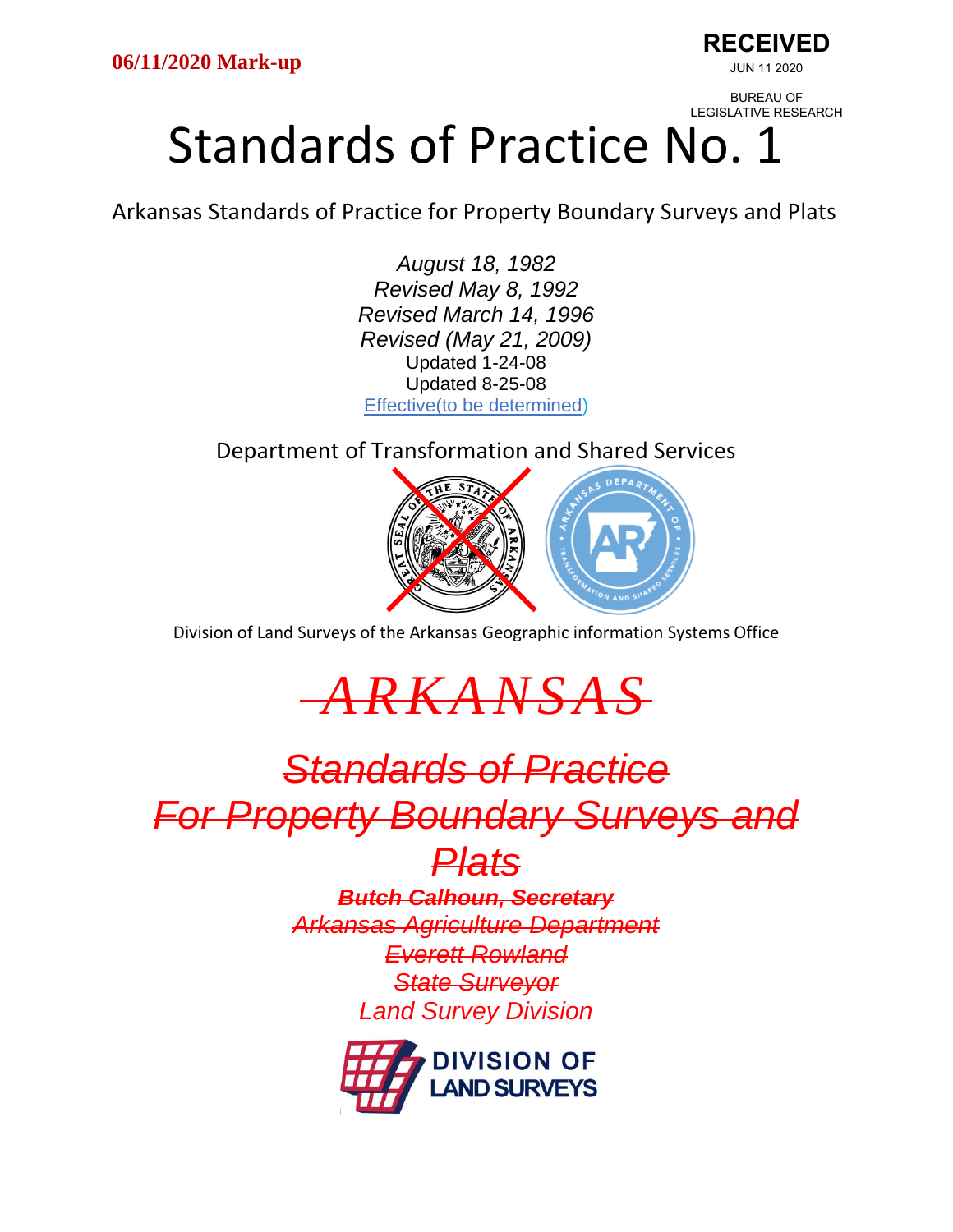#### Table of Contents

| B. Bureau of Land Management (BLM) Manual of Surveying Instructions  5 |  |
|------------------------------------------------------------------------|--|
|                                                                        |  |
|                                                                        |  |
|                                                                        |  |
|                                                                        |  |
|                                                                        |  |
|                                                                        |  |
|                                                                        |  |
|                                                                        |  |
|                                                                        |  |
|                                                                        |  |
|                                                                        |  |

**General Comments** 

- 1. Remove all unnecessary underlines
- 2. Correct bullet formatting/indent
- 3. Correct Line Spacing
- 4. Correct unnecessary capitalization
- 5. Make font styles uniform
- 6. Table of contents page numbering updated on clean copy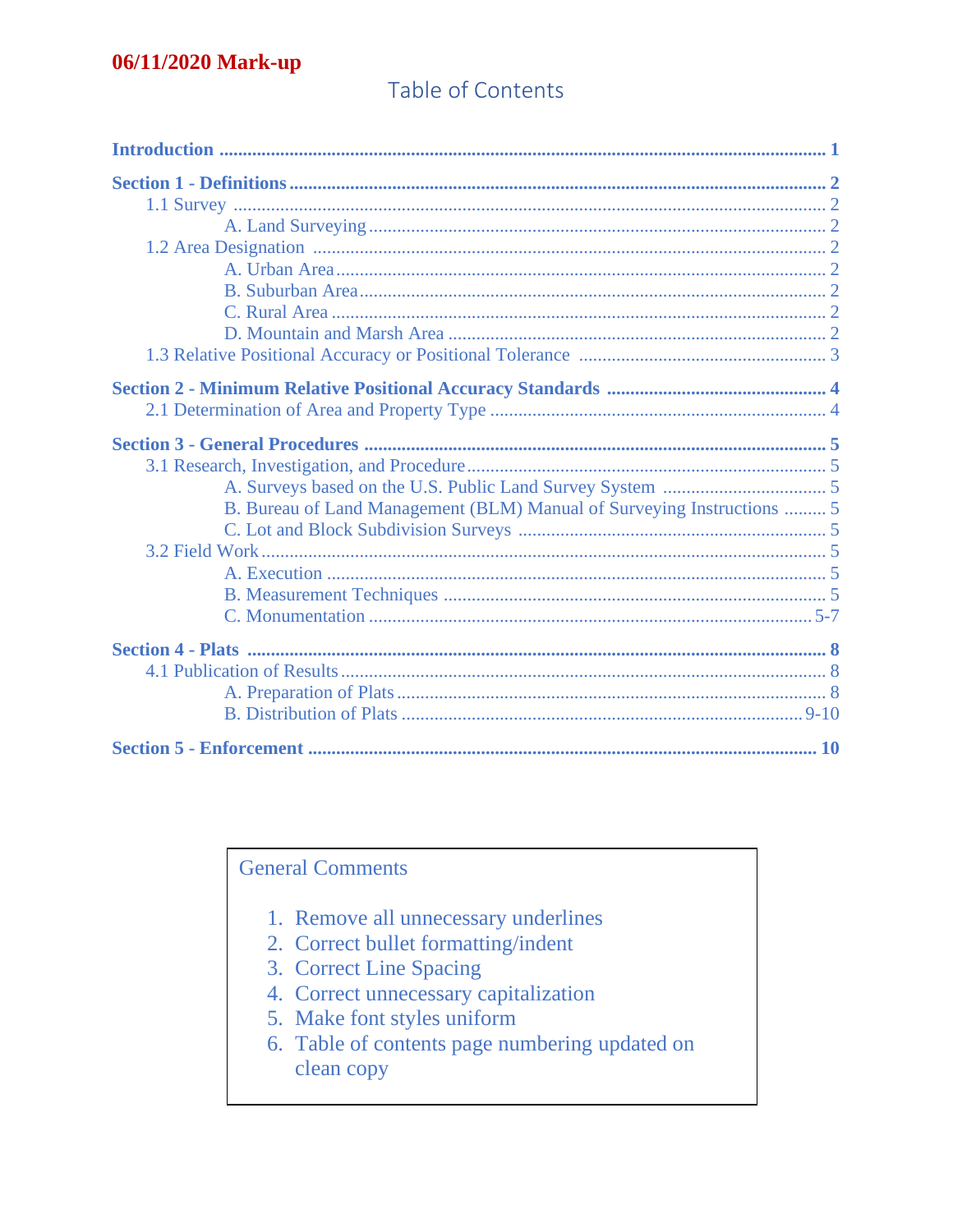#### **PREFACE**

A legal notice to inform the public of the State Surveyor's proposed revisions to the Arkansas Minimum Standards for Property Boundary Surveys and Plats (Standards of Practice No. 1) for the general practice of land surveying in the State of Arkansas, Pursuant to the Administrative Procedure Act and Act 583 of 1973 as amended review of Arkansas Code Volume, 7, 10-03-309 of 1987 and that a public hearing would be held December 4, 1991, was published in the Arkansas Democrat once a week for five weeks beginning October 17, 1991 and ending on November 14, 1991. Latest revision (May 21, 2009) were published in the Arkansas Democrat Gazette once a week for five weeks beginning October 31, 2008 and ending November 30, 2008.

A public hearing was held December 4, 1991, at 9:30a.m. In the conference room of the State Surveyor's office. The revised standards were filed for record in the office of the Secretary of State on March 31, 1992.

These revised standards were reviewed and approved by the Administrative Rules and Regulations Committee of the Arkansas Legislative Council, on May 8, 1992 and May 21, 2009.

The Land Survey Division of the Arkansas Department of Agriculture office and the State Surveyor office that these revised standards of practice for all property's boundary surveys and plats are now in effect.

These Standards will be used as a guideline by the Arkansas State Board of Registration for Professional Engineers and Land Surveyors in determining the professionalism of land surveyors performing surveys in the State of Arkansas.

**Standards of Practice Committee** Robert C. Wynn, PS #1033 Donald W. Brooks, PS #0005 Clovis W. Satterfield, PS #0147 Troy L. Sheets, PS #0596 Phillip Sloan, PS #0947 Tim P. Tyler, PS  $#1243$ 

**Butch Calhoun** Secretary of the Arkansas **Agriculture Department** 

**Everett Rowland** Arkansas State Surveyor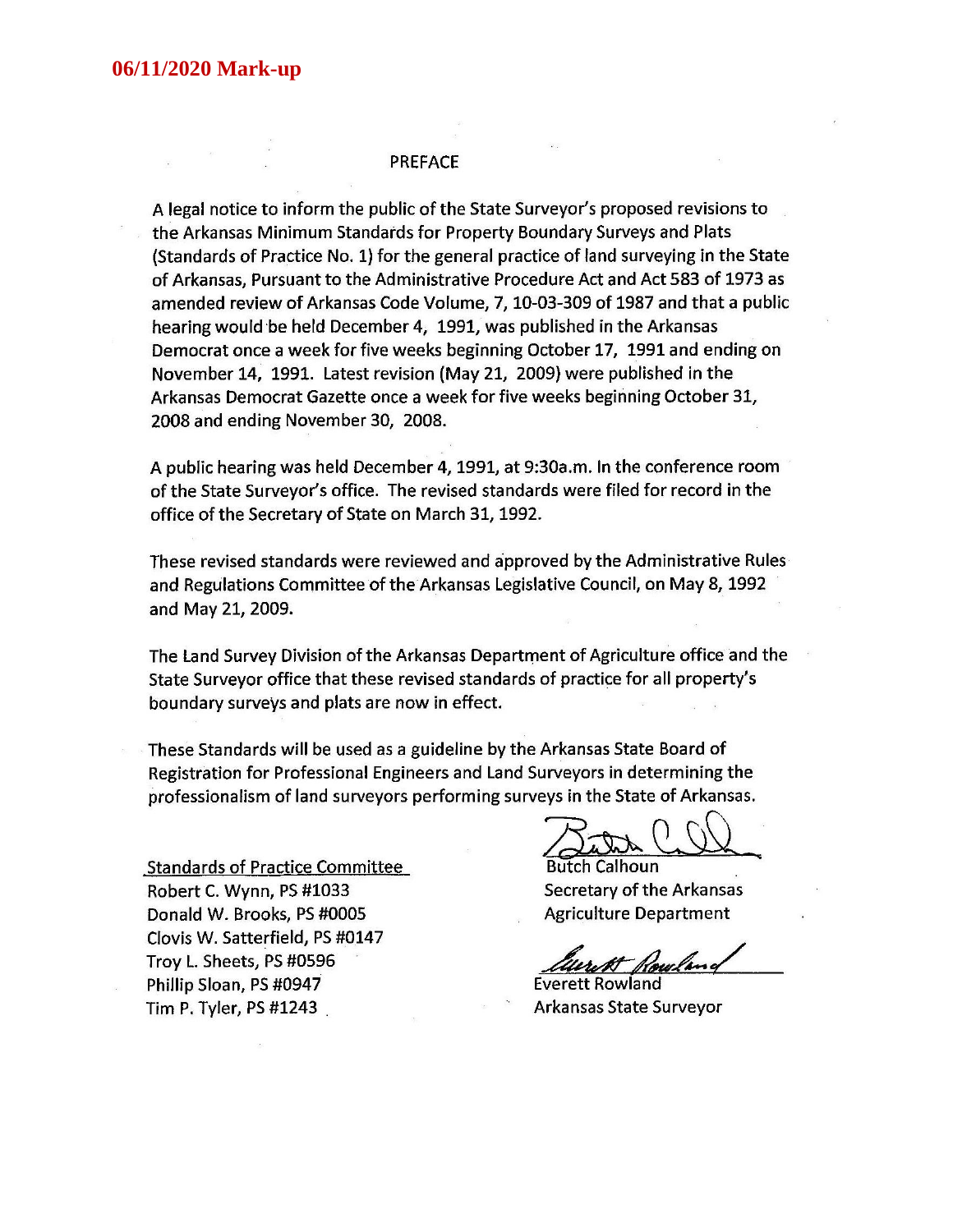#### **STANDARDS OF PRACTICE FOR ARKANSAS BOUNDARY SURVEYS AND PLATS**

#### **INTRODUCTION**

The purpose of these standards is to set minimum accuracies for land boundary surveys and minimum requirements for research, investigation, monumentation, and plat preparation, and the subsequent recording and distribution of the plat upon completion of a survey.

A.C.A. § 17-48-103 states that the purpose of the registration of professional surveyors is to " in order to safeguard the life, health, or property of the public. The practice of land surveying in this state was thereby is declared to be subject to regulation in the public interest". These standards will promote the public interest.

These standards are binding upon any **professional surveyor** person duly registered licensed to practice within the State of Arkansas performing surveying services as defined herein. It is not the intent of these standards to limit the application of more stringent standards required by code, ordinance, or contractual specification. It is the responsibility of professional surveyors to stay informed on current rules and regulations pertaining to the practice of land surveying. When professional judgment necessitates deviation from these standards, the deviation shall be noted and explained by the surveyor on the plat.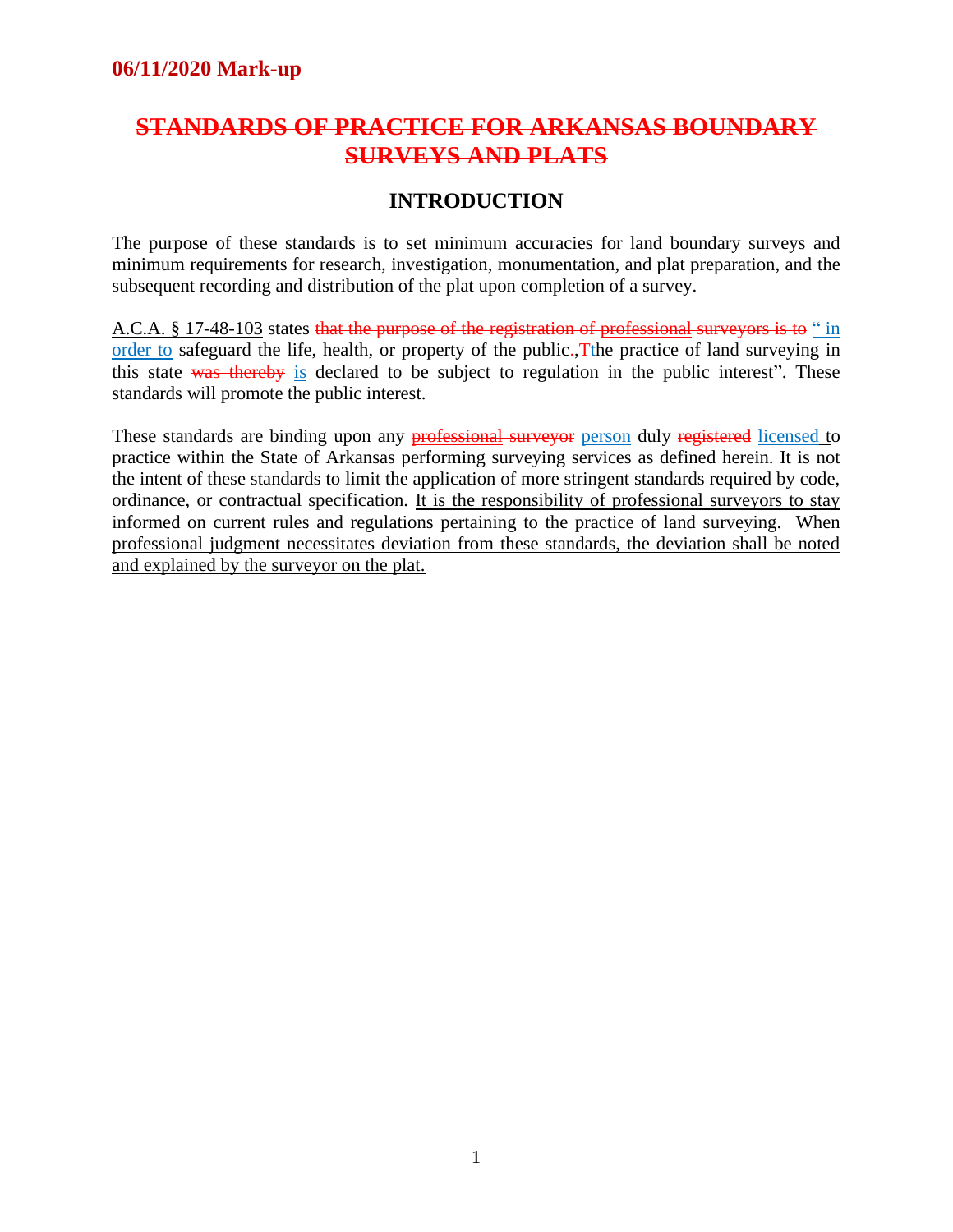#### **DEFINITIONS**

#### **1.1 Survey**

A. "Land Surveying" means any service comprising the determination of the location of land boundaries and land boundary corners; the preparation of plats showing the shape and areas of tracts of land and their subdivision into smaller tracts; the preparation of plats showing the location of streets, roads, and rights-of-way of tracts to give access to smaller tracts; and, the preparation of official plats or maps of land thereof in this state  $(A.C.A. § 17-48-101 et. seq. (2) (A)).$ 

- 1. In these standards, land surveying is also defined to mean the setting or resetting of monuments that mark or reference the position of said corners and boundaries.
- 2. Subdivision plats are boundary surveys creating parcels, and are required to be filed for record.
- B. A survey shall be deemed to be complete when the survey plat has been dated, sealed, signed, and the surveyor has been paid.
- C. Revised Plat or Re-plat. A plat that corrects or changes information shown on a previously recorded survey or subdivision plat and is required to be filed for record. The revised plat shall clearly indicate the portions revised and the document reference for the original plat.
- **1.2** Area Designations
	- A. Urban Area (Class A Property) any municipality within the state having a population of 500 or more. Class A property shall also include the surveys of commercial and industrial properties, condominiums, townhouses, residential subdivisions, apartments and other multiunit residential lot developments.
	- B. Suburban Area (Class B Property) all that area within three miles of a city having a population of 2000 or more, or within one mile of a city having a population between 500 and 2000, or any area which, because of its location or natural resources, may become a developed area.
	- C. Rural Area (Class C Property) any area where land is used predominantly for agricultural purposes and which shows no signs of becoming a developed area.
	- D. Mountain or Marsh Area (Class D Property) surveys of lands, which normally lie in remote areas with difficult terrain and usually have limited potential for development.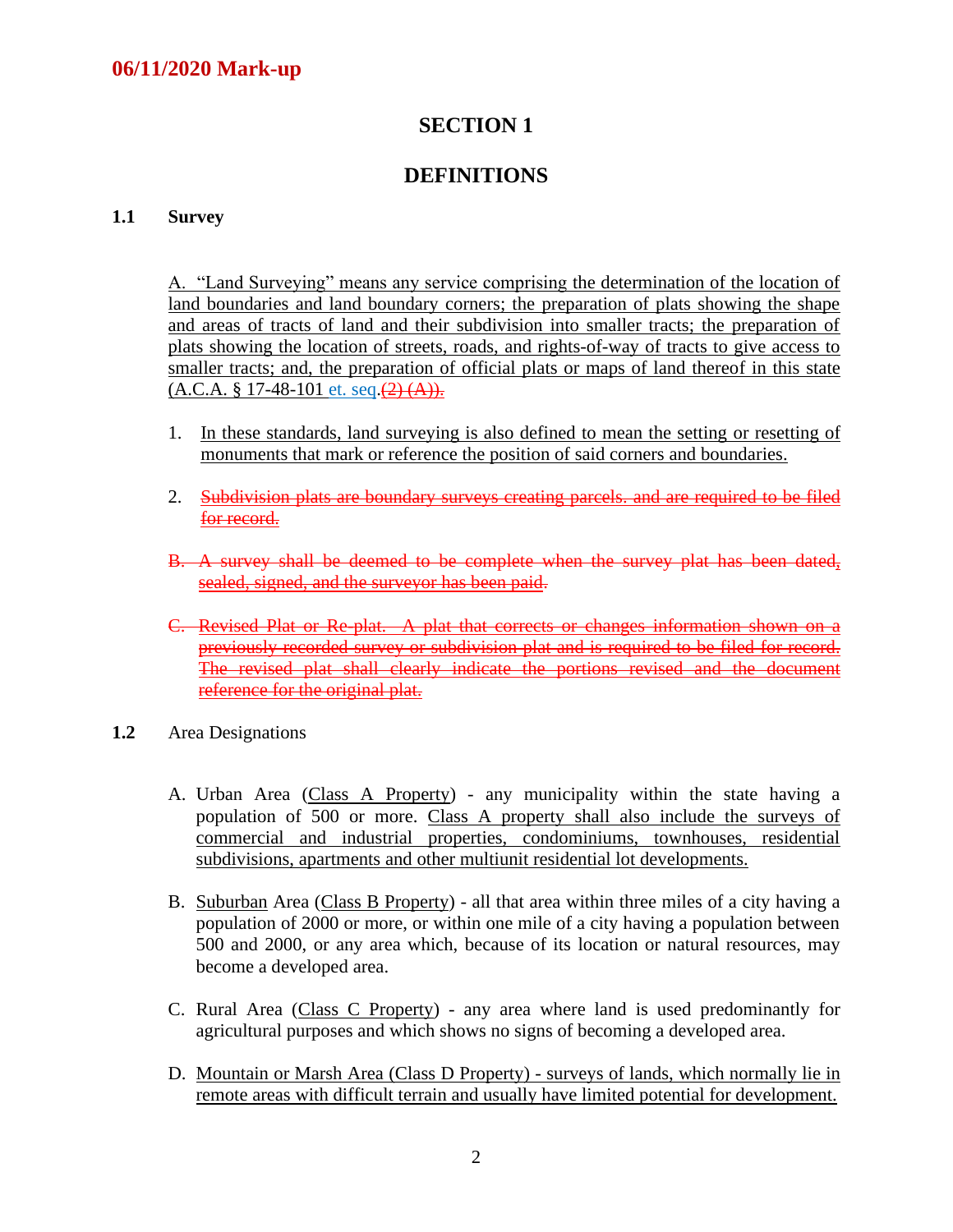**1.3 Relative Positional Accuracy or Positional Tolerance.** The linear horizontal distance without regard to direction by which a measured position of a monumented survey marker differs from its computed location.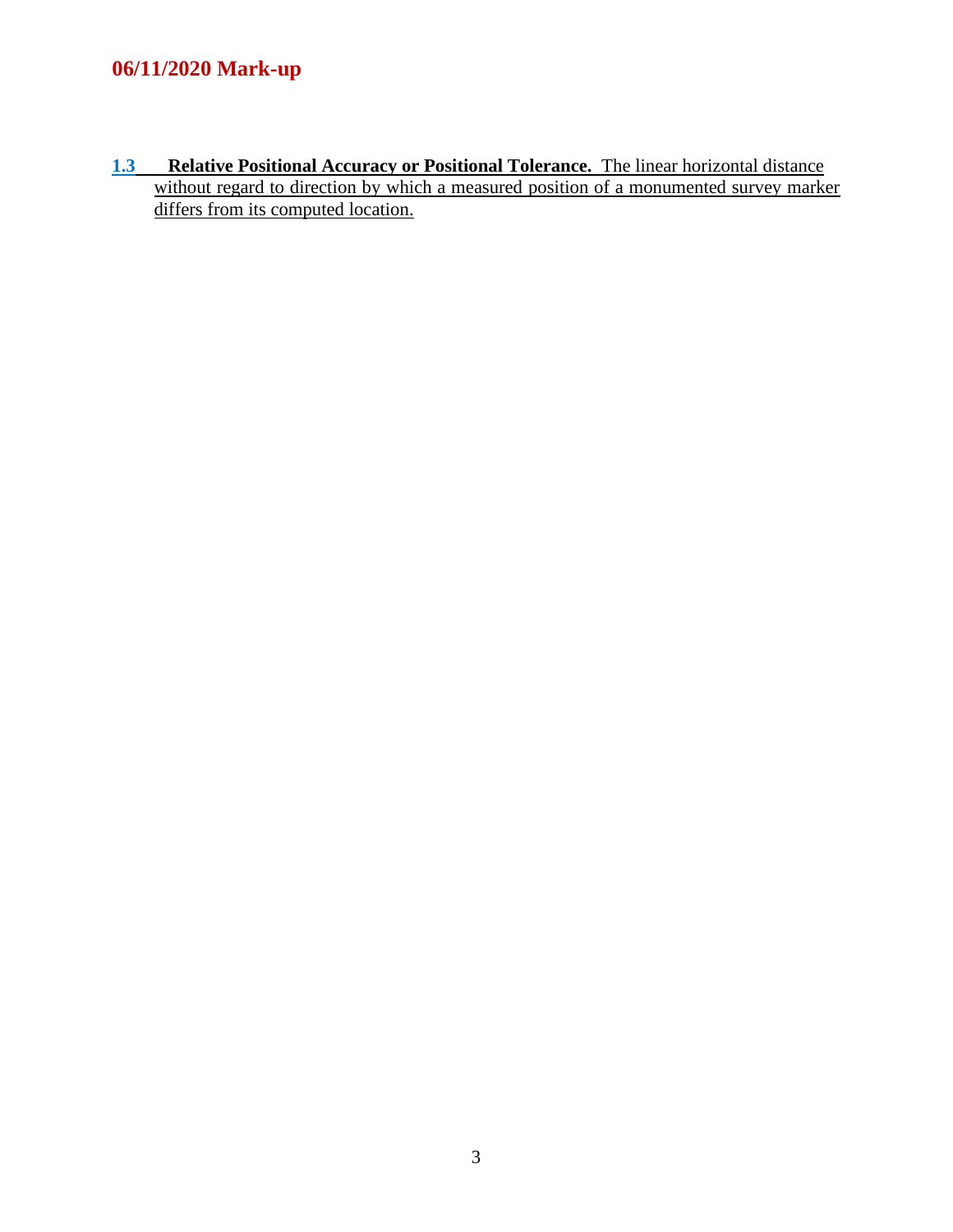#### **MINIMUM RELATIVE POSITIONAL ACCURACY STANDARDS**

**2.1 Determination of Area and Property Type.** The area designation and property type for the land being surveyed shall be determined, using the definitions given in Section 1, paragraphs 1.2 and 1.3. The maximum allowable Positional Tolerance of property corners with respect to each other within a given Survey is listed in Table 1 below.

#### **Table 1** *DETERMINATION OF RELATIVE POSITIONAL ACCURACY BY AREA DESIGNATION*

| Area Designation         | <b>Property Class</b> | <b>Relative Positional</b><br>Accuracy $(+/-$ feet) |
|--------------------------|-----------------------|-----------------------------------------------------|
| Urban                    | A                     | $\pm (0.25)$                                        |
| Suburban                 | <u>B</u>              | $\pm(0.50)$                                         |
| Rural                    | C                     | $\pm (0.75)$                                        |
| <b>Mountain or Marsh</b> |                       | $+(1.50)$                                           |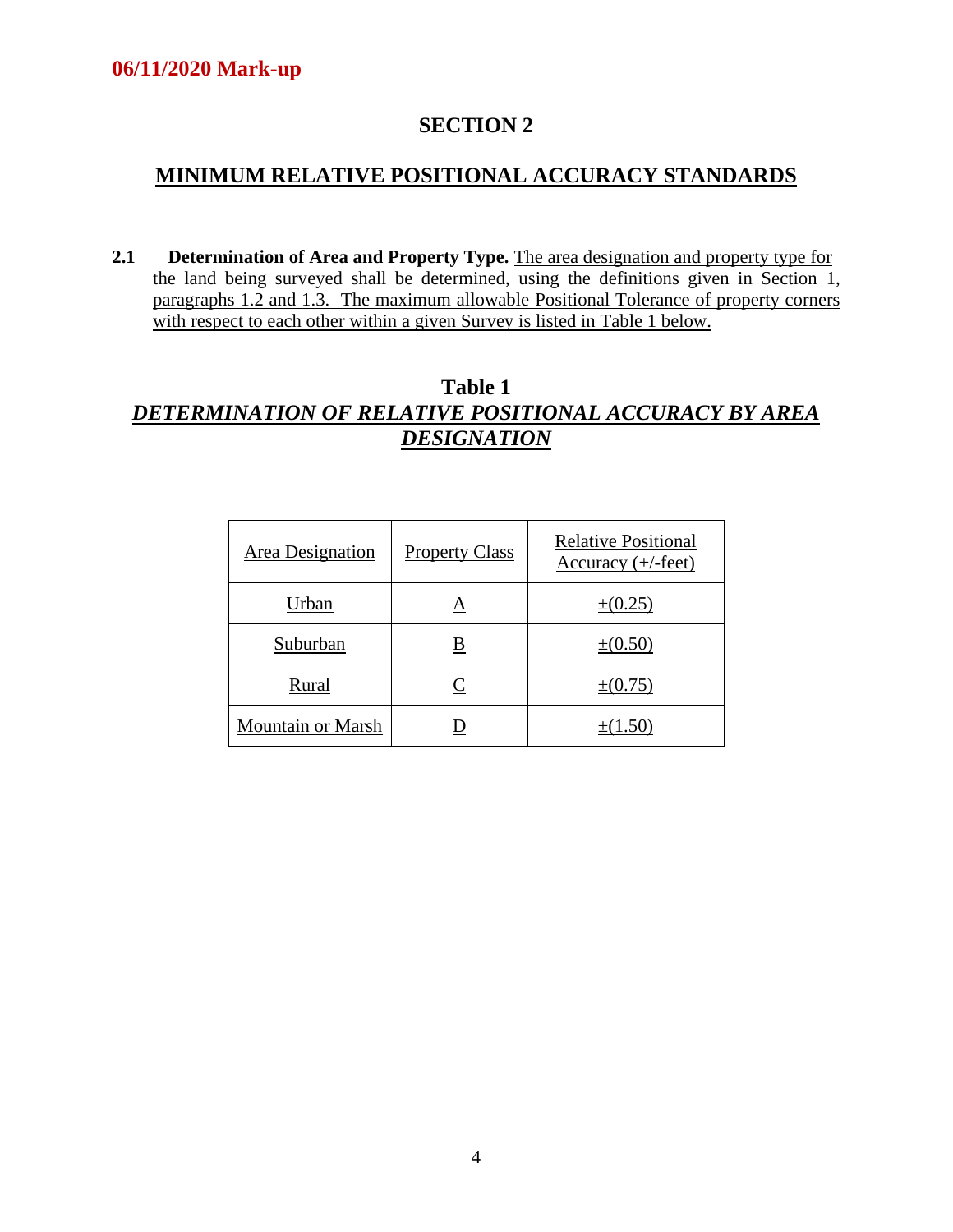#### **GENERAL PROCEDURES**

- **3.1 Research, Investigation, and Procedure.** Prior to a boundary survey, the surveyor shall obtain information from the following, as applicable: field notes and plats of the original government survey and subsequent surveys, deeds, maps, county and state records. The surveyor shall analyze the information obtained to determine, to the best of his or her ability, the boundaries that were requested to be located.
	- A. Surveys based on the U.S. Public Land Survey System shall be tied to the section and/or quarter section corners, which control position in accordance with the current BUREAU OF LAND MANAGEMENT (BLM) MANUAL OF SURVEYING INSTRUCTIONS. **Except that** However, if a survey is to be performed within a section previously subdivided the surveyor may tie to and rely on any well-defined corners found therein. This exception in no manner relieves the surveyor from any liability resulting from his or her reliance on said corners in the performance of the survey.
	- B. The current BUREAU OF LAND MANAGEMENT (BLM) MANUAL OF SURVEYING INSTRUCTIONS and other applicable references shall be used as the guide for the restoration of lost or obliterated corners and subdivision of sections.
	- C. Lot and Block subdivision surveys shall conform to the minimum accuracy standards as set forth in Section 2–. Where conflicts between the standards set forth herein and any such jurisdictional requirements and standards of practice occur, the more stringent shall apply. and to local subdivision ordinances (standards and regulations). Lot surveys and plats within such subdivisions shall be tied to sufficient monumentation within the subdivision required to verify the correctness of the survey.

#### **3.2 Field Work**

- A. Execution. The surveyor shall, under his his or her personal direction, locate and make measurements to all available monuments appropriate or necessary for the location of boundaries and corners, and coordinate the results of this field research and investigation.
- B. Measurement Techniques. Survey measurement techniques shall be designed to eliminate mistakes and minimize or compensate for instrumental, environmental, and operator error. All measurements shall be made to a precision compatible with the size and geometric shape of the parcel, and shall be consistent with the accuracy required for the class of property being surveyed.
- C. Monumentation. The surveyor shall cause monuments marking the corners of a parcel to be set as follows: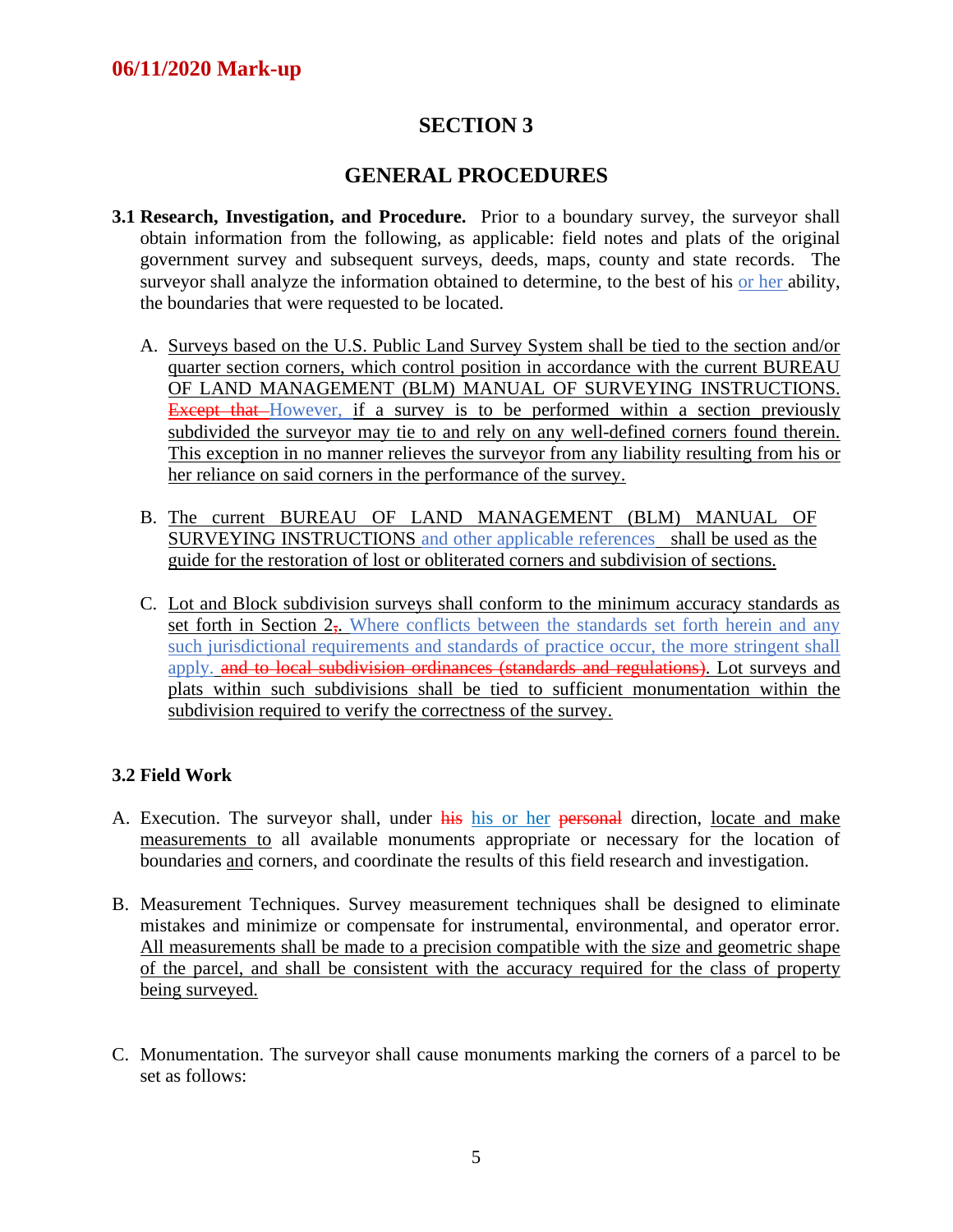- 1. Location. The surveyor shall locate or confirm the prior location of permanent monuments at each boundary corner of the lot, parcel, tract or line being surveyed. When the placement of a required monument at its proper location is impractical, an offset monument may be set. The location of said offset monument shall be clearly shown on the plat. The correctness or incorrectness of previously placed (existing) monuments shall be confirmed by the surveyor, and they shall be shown and referenced on the plat.
- 2. Type of Monument. The surveyor shall select a type of monument that provides a reasonable degree of permanency consistent with the physical features of the terrain and the intended use of the monument. The following guidelines shall be followed as closely as is practically possible.
	- a. All the monuments shall be clearly marked with registration license number of the surveyor setting or responsible for setting the monument.
	- b. Iron pipe shall be one-half inch  $(1/2)$  in (inside diameter) diameter or larger and steel rods (e.g. rebar) shall be at least one-half inch  $(1/2)$  in diameter. The minimum length for monuments shall be 18 inches where applicable. Alternate monument types may be used in asphalt, concrete, or rock surfaces where appropriate (e.g. PK/mag nail with aluminum washer, cotton picker spindle, bridge spike, RR spike, chisel marks).
	- c. Any monument set to mark the location of, a quarter-corner, or a section corner shall be marked with the precise corner position, the proper identification of the corner in accordance with the current BLM manual, and the year of monumentation. Letters and numerals on survey monument caps shall be neatly stamped with 1/8" or 3/16" steel dies and oriented to read from the south.
- 3. Monument Accessories. For any monument found or set marking the location of a quarter  $(1/4)$  corner, or a section corner, as well as any other corner for which the surveyor desires accessory evidence, shall be referenced by at least two (preferably four) permanent or semi-permanent witness reference objects (sound trees, when available). Horizontal measurements shall be made from the monumented corner position to the center of the base of reference trees at ground level, and to a readily identifiable point or mark on any other witness reference objects. On steep sites where a horizontal distance cannot be easily obtained, slope distance may be used and noted with the accessory information. It is encouraged, but not required, to include quarter (1/4) corner and section corner geographic coordinates to the thousandth of a second or Arkansas plane coordinates to the hundredth of a foot with an accuracy meeting or exceeding accuracies given in Section 2. Identify the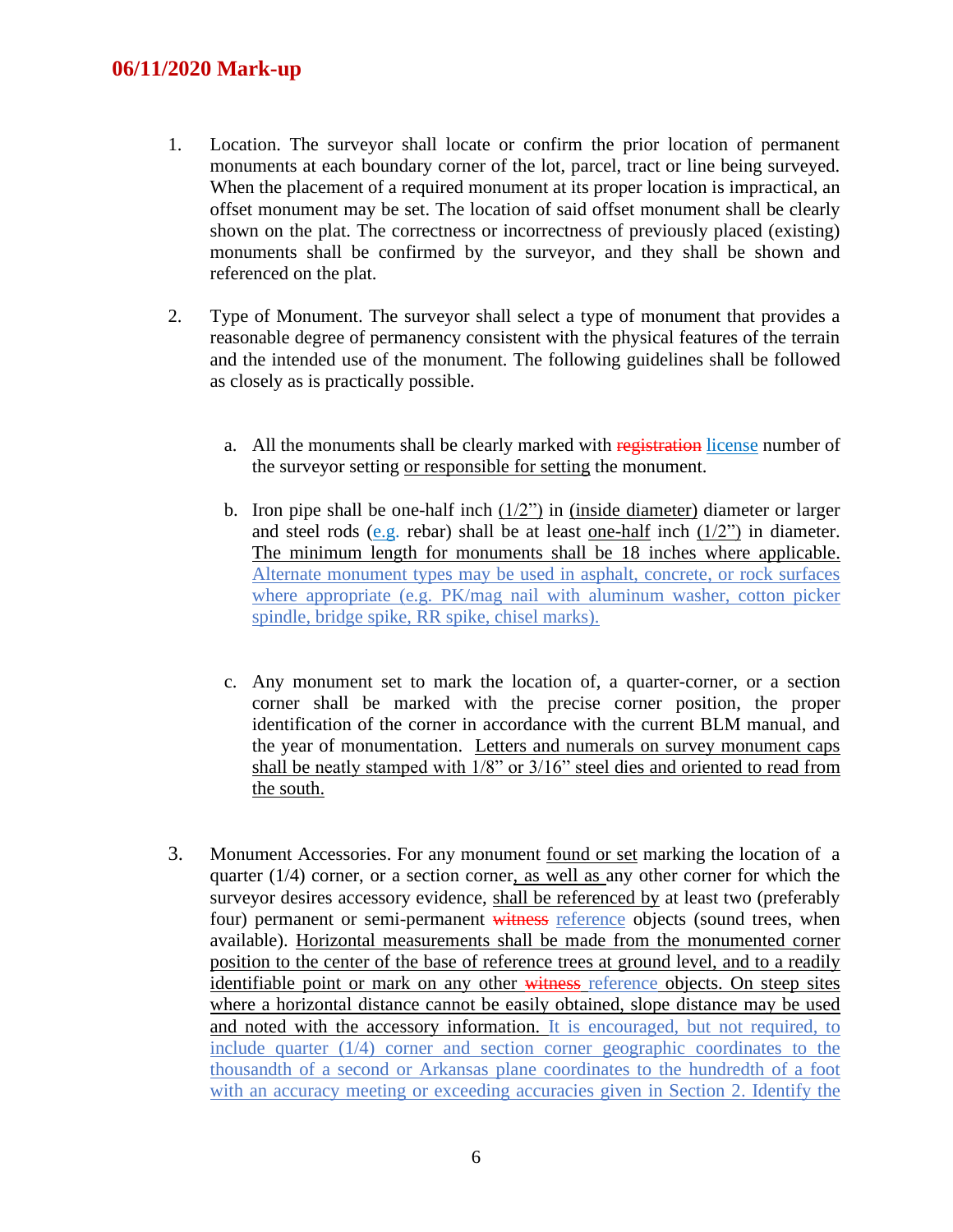datum and the year of system adjustment for geographic coordinates. Identify the year of system adjustment and the grid zone for plane coordinates.

4. Existing monuments verified or relied on for survey control, which are not considered permanent (such as a loose mound of stones) should be replaced or supplemented using monumentation standards in Section 3.2-C-2. Large permanent monuments, such as stone or concrete monuments, should have the precise corner position marked by a chiseled "X" or cross.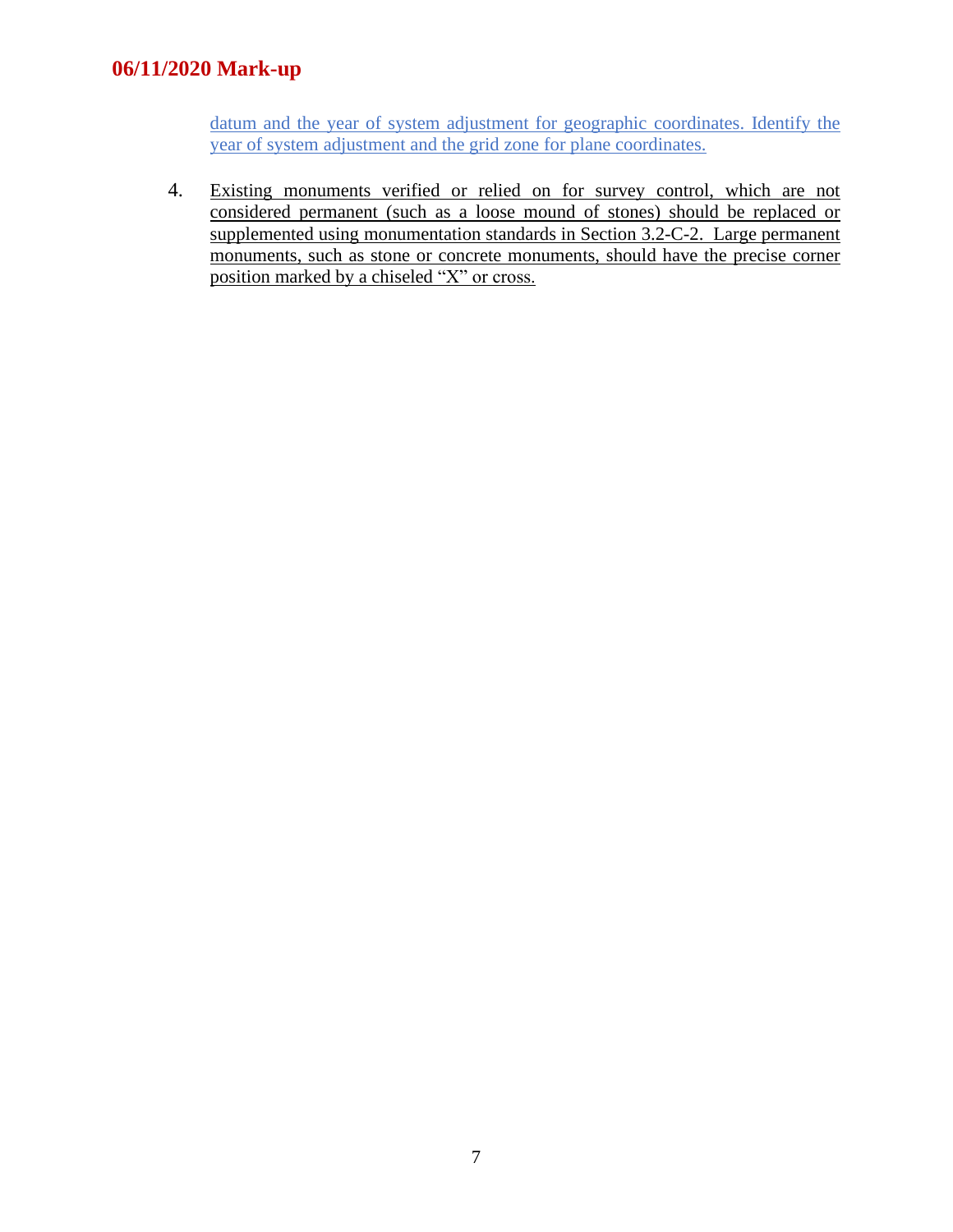#### **PLATS**

**4.1 Publication of Results.** A plat showing the results of each survey shall be prepared and distributed as follows:

- A. Preparation of Plats. A scale drawing of the property with the following information shall be part of every plat:
	- 1. Boundaries with distances (horizontal ground) and directions (bearing or azimuths). When circular curves are platted the following four (4) curve elements shall be shown: radius, arc length, chord bearing, and chord distance.
	- 2. Ties to corners, monuments, corner accessories, and other relevant reference witness information, which control the location of a boundary or corner, the surveyor's basis for acceptance thereof, and the originating source of any found monument or accessory if known.
	- 3. Record title lines including record deed distance and direction calls and/or document (book and page) references.
	- 4. Reasonably observed encroachments and possession lines.
	- 5. Type and dimension description of monuments found and monuments set during the course of the survey. Pertinent inscriptions should also be included.
	- 6. Point of Commencement (if separate from the Point of Beginning) and Point of Beginning for metes and bounds surveys.
	- 7. Client's name.
	- 8. Business address of surveyor.
	- 9. North arrow with basis of direction. A statement shall be made to explain how direction was obtained, and should include document (book and page) references if based on deed or survey record bearings. When the basis of direction is derived from the Arkansas Coordinate System 1983 (geodetic or grid system), the convergence angle and, if the distances on the plat have been converted to ground, the Combination Adjustment Factor shall be shown with a notation specifying the location where the calculations were made.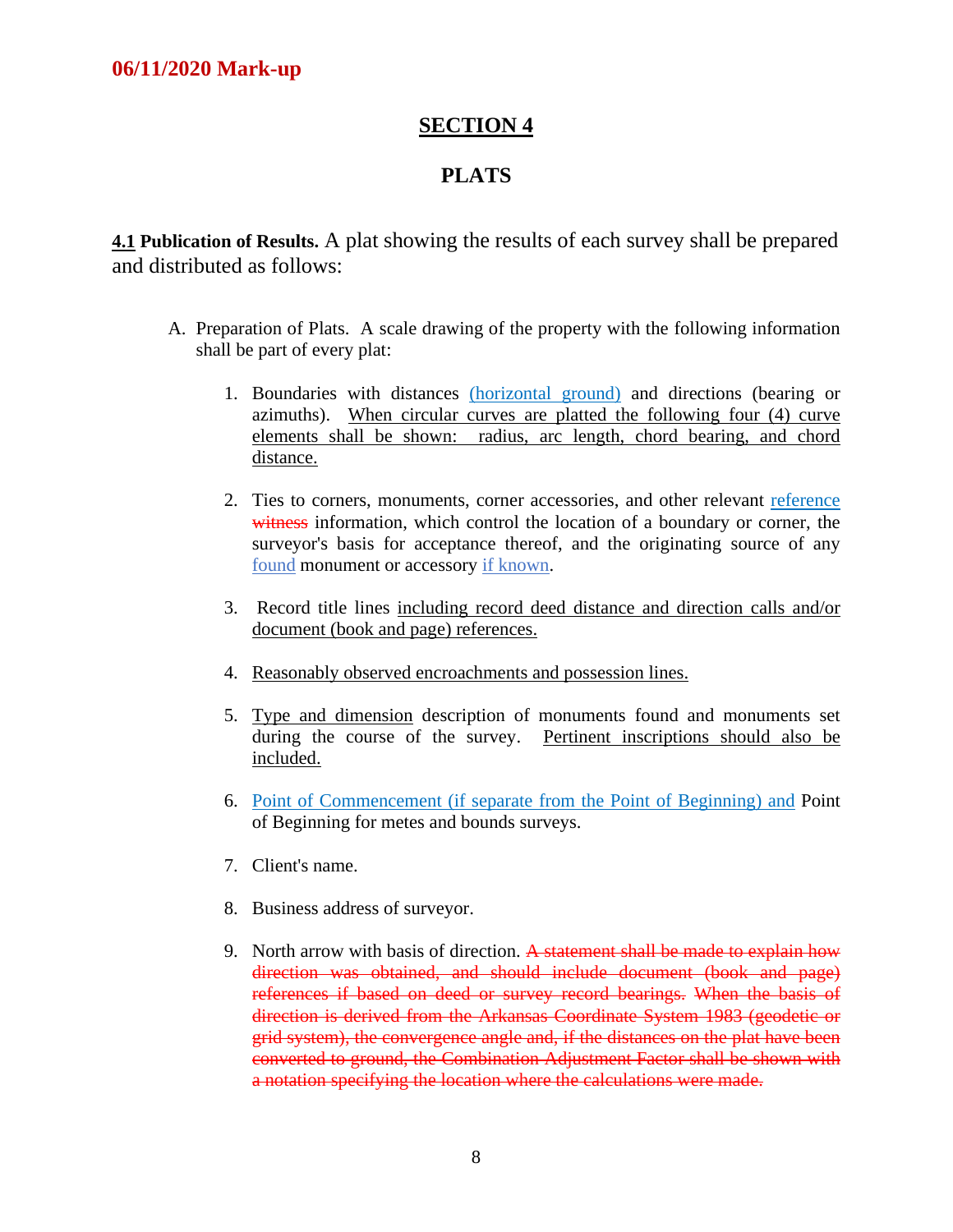- a. The directional reference system shall be clearly described on the plat.
	- i. When the direction is based on a deed or survey plat record bearing or azimuth, include document references (book and page or other instrument number) and specify which boundary line controls the basis of direction.
	- ii. When the basis of direction is derived from the Arkansas Plane Coordinate System, identify the year of the system adjustment and the grid zone.

10. Bar scale.

11. Legend. A legend may not be required when all symbols, lines, and other graphics are described individually.

12. Tract **D**description.

13. Surveyor's seal with dated signature. and the Certificate of Authorization seal when required (A.C.A § 17-48-207 et. seq.). Any additional sheets shall include required seal(s) with dated signature.

14. Date of survey.

15. A.C.A. § 17-48-107 et. seq. requires every survey of a parcel of real property made after March 30, 1981, shall include a statement of the number of acres or parts of acres included in the parcel surveyed. If the parcel surveyed includes lands situated in more than one quarter-quarter, the approximate number of acres of the parcel lying in each quarter-quarter shall be shown separately.

16. The appropriate index code from shall be placed on each plat per the State Surveyor's current "Survey Plat Coding Instructions"

- B. Distribution of All Plats.
	- 1. Survey shall be deemed to be complete when the survey plat has been dated, sealed, signed, and the surveyor has been paid.
	- 2. Revised Plat or Re-plat. A plat that corrects or changes information shown on a previously recorded survey or subdivision plat and is required to be filed for record at the State Surveyor's office. The revised plat shall clearly indicate the portions revised and the document reference for the original plat.
	- 3. Subdivision plats are boundary surveys creating parcels (e.g. lots, lots and block, tracts, easements, right of ways, etc.) and are to be filed with the State Surveyor's office after any recording requirements with City and/or County government.